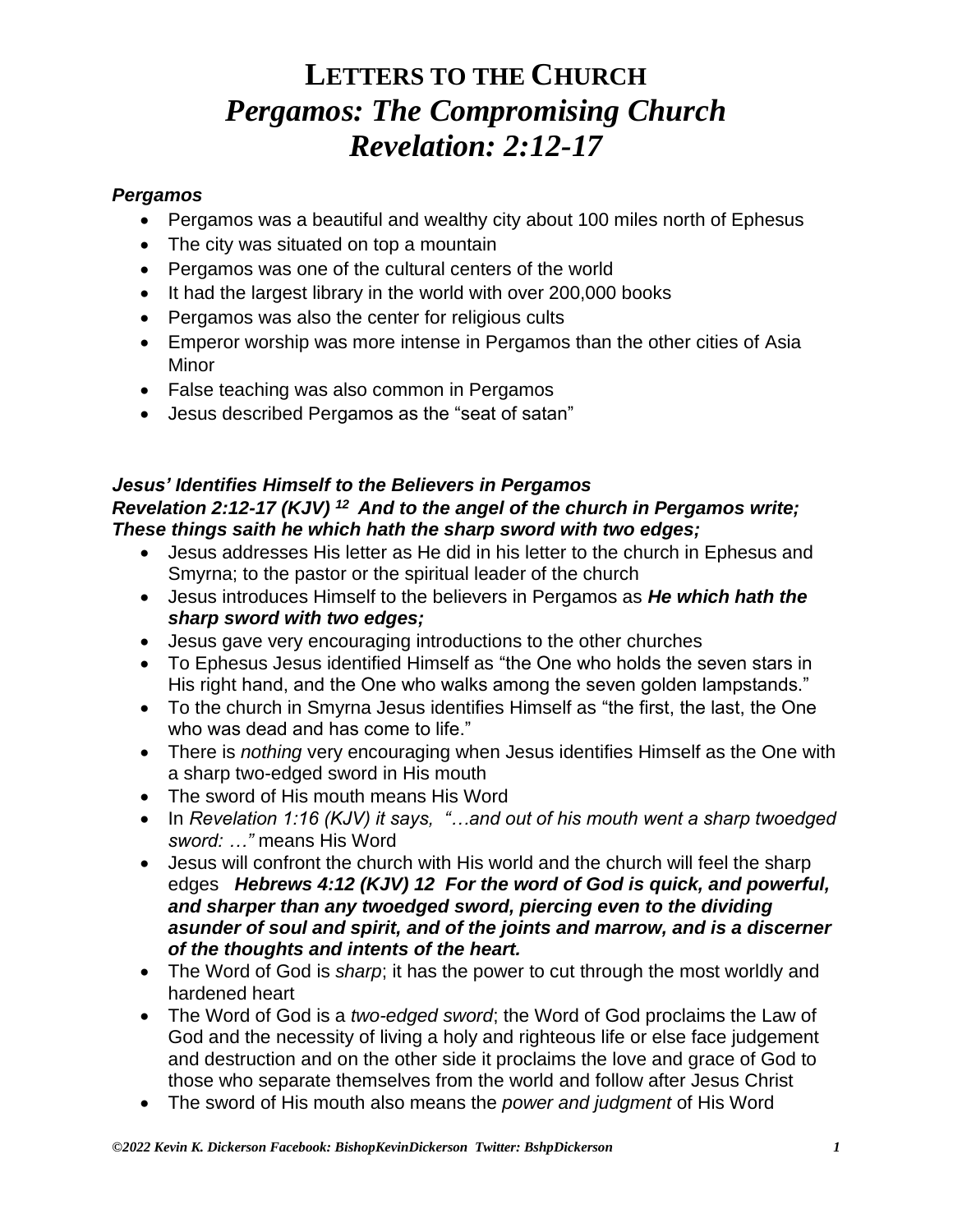- Jesus' Word has far greater power, He holds the power of life and death
- Since Jesus' Word is all powerful, He can take care of us regardless of what confronts us

### *The Commendation*

*<sup>13</sup>I know thy works, and where thou dwellest, even where Satan's seat is: and thou holdest fast my name, and hast not denied my faith, even in those days wherein Antipas was my faithful martyr, who was slain among you, where Satan dwelleth.* 

- As Jesus says to every church, *I know your works*, I know how you're living, I know what you're going through
- Jesus described the city of Pergamos as the seat of satan
- When a place is called *the seat*, it means something is prevalent or dominant in that area
- Jesus called Pergamos *the seat of satan* because of all the worldliness, paganism, immorality, idolatry, and temptations concentrated there
- Jesus commended the believers in Pergamos because despite the environment they lived in they refused to deny Christ, worship false gods, including Caesar, they refused to participate in any form or immorality or idolatry
- Jesus commended the believers in Pergamos because they had not denied their faith in Christ
- Jesus commended the believers in Pergamos because they withstood persecution
- A believer named Antipas was martyred for His faith in Jesus
- Jesus described Antipas as a *faithful martyr*, he was committed to Jesus until the end
- Notice the "My's" in this verse; you held fast to *My name*, you didn't deny *My faith*, and you are *My faithful martyr*
- The truth is His, the people are His, the martyrs (witnesses) are His
- Anyone that's a witness is one who's willing to live and die for their faith
- Jesus made a wonderful commendation to the believers in Pergamos

### *The Condemnation*

*<sup>14</sup>But I have a few things against thee, because thou hast there them that hold the doctrine of Balaam, who taught Balac to cast a stumblingblock before the children of Israel, to eat things sacrificed unto idols, and to commit fornication. <sup>15</sup>So hast thou also them that hold the doctrine of the Nicolaitans, which thing I hate.* 

- Despite all the commendations, Jesus has a few things *against* the church in Pergamos
- The church in Pergamos held fast or embraced the doctrine of Balaam
- What is the doctrine of Balaam?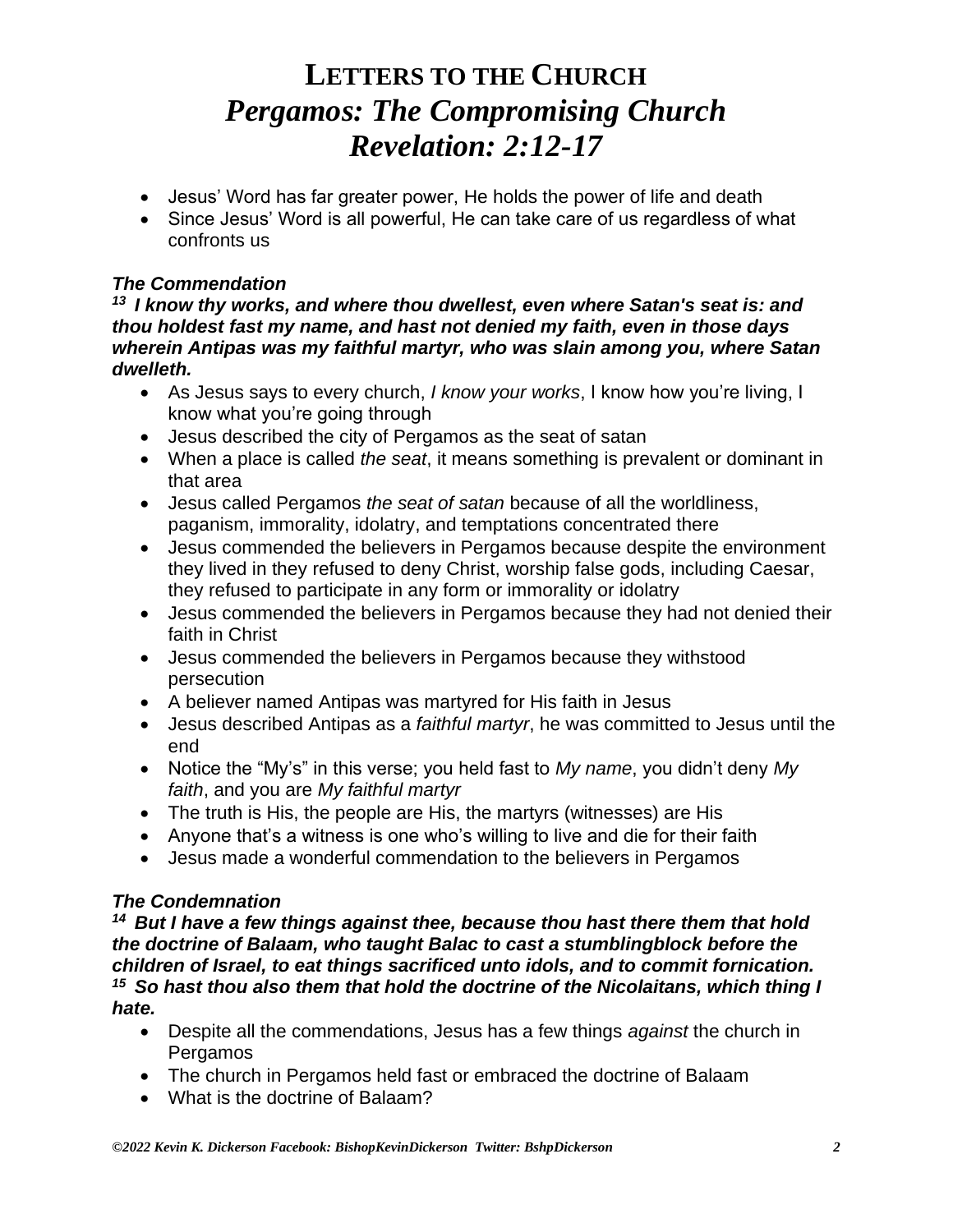- The doctrine of Balaam teaches *compromise*
- The doctrine of Balaam is found in Numbers 22-24
- Some of the people in the church in Pergamos were participating in the pagan feasts, immorality, incest, homosexuality, bestiality, etc. and then coming to church for worship and *no action* was taken to *confront and correct it*
- The doctrine of Balaam:
	- $\circ$  Is an attitude that one can be fully involved in the world and still serve God
	- o Wants Christians to "forget" they are called separate and holy
	- o Makes believers "indistinguishable" from the unbelieving world
	- $\circ$  Is a belief that a "little sin" doesn't hurt anything; especially if there is a financial or personal benefit involved
	- o Is a view that Christians *can* or even *should* compromise their convictions for the sake of popularity, money, sexual gratification, or personal gain
- A follower of the doctrine of Balaam is willing to compromise their beliefs for personal gain
- The church Pergamos also held fast to the doctrine of the Nicolaitans
- The doctrine of the Nicolaitans was pretty much the same as the doctrine of the Balaam, it was drawing back believers into the lifestyle they had been delivered from
- There were Christians in the Pergamos church that were teaching *and* living a life of compromise
- The Bible clearly teaches us that we are to have no partnership with unbelievers because it may weaken our commitment to Christ *2 Corinthians 6:14 (KJV) 14 Be ye not unequally yoked together with unbelievers: for what fellowship hath righteousness with unrighteousness? and what communion hath light with darkness?*

### *The Command*

#### *<sup>16</sup>Repent; or else I will come unto thee quickly, and will fight against them with the sword of my mouth.*

- Jesus is pretty straight forward in what He wants the church in Pergamos to do; *repent*
- Repentance is a change of direction, attitude and behavior
- True repentance is turning *and* going the other way
- The church *must* also confront confessing believers that are living immoral lives, and have gone back to living like the world
- The church *must* discipline those who refuse to repent or chose to continue their worldly lifestyle
- The church *must* reject and stop any teaching that waters down, is deceptive, or attempts to mislead believers away from living by the Word of God
- The consequences are that Jesus will come quickly and will fight against them with the sword of my mouth